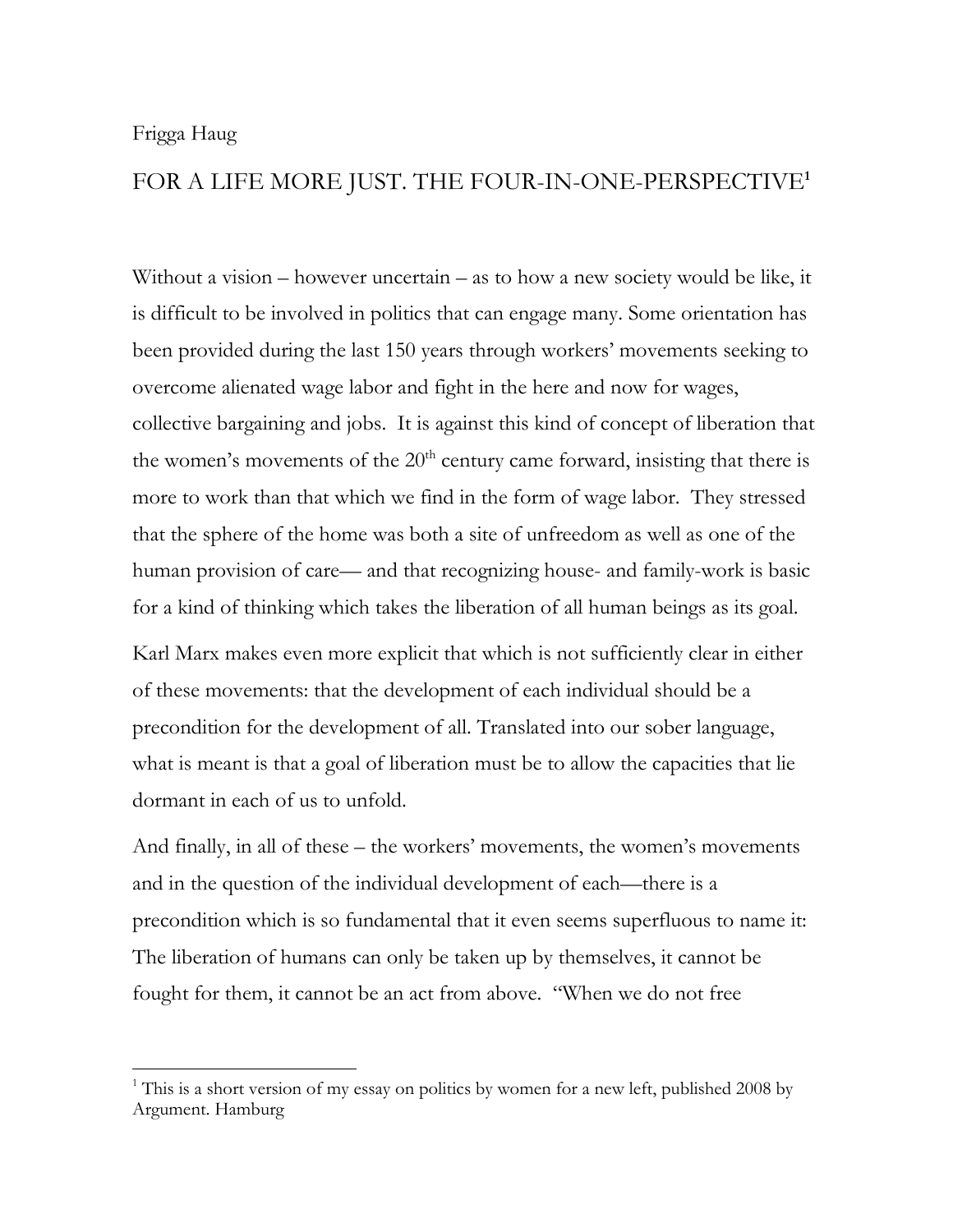ourselves it remains without consequence for us," wrote Peter Weiss. Politics for a different society as our current one must mean politics from below.

#### LIFE IS MORE THAN LABOR

More and more people cannot access the realm of labor or no longer earn wages. Tired, weary and discouraged they see all hope for change in demands for wages and workplace security of those who are still 'laboring'. It is against this that I searched for a utopia that does not dismiss this kind of action, but which at the same time incorporates the hope of many others and strives towards a humanly dignified goal. The art of politics, as I learned recently from Rosa Luxemburg, is not about defining the "right" goal and then implementing it; the art of politics is about building connections, about creating a space of orientation which can recontextualize fragmented struggles.

I take my consternation seriously when the government promises to create more work– as if we didn't have enough work about us, necessary for the survival of society and which remains undone. It is not about magically coaxing new work out of a hat but about distributing the work that we have in a just manner. That does not mean allocating workplaces equally to all capable of working. It means instead that all of us can conceive of distributing all human activities – employment, reproduction, our own development and politics – proportionally among each of these spheres.

Since, according to our framework we have way too much work, we can depart from a concept of a workday entailing sixteen hours. In this workday each of the four dimensions of life, in an ideal-type calculation, are allotted four hours each. This is obviously not conceived of mechanically, something to be carried out with a stopwatch. Rather it should serve as a compass to steer each of our steps.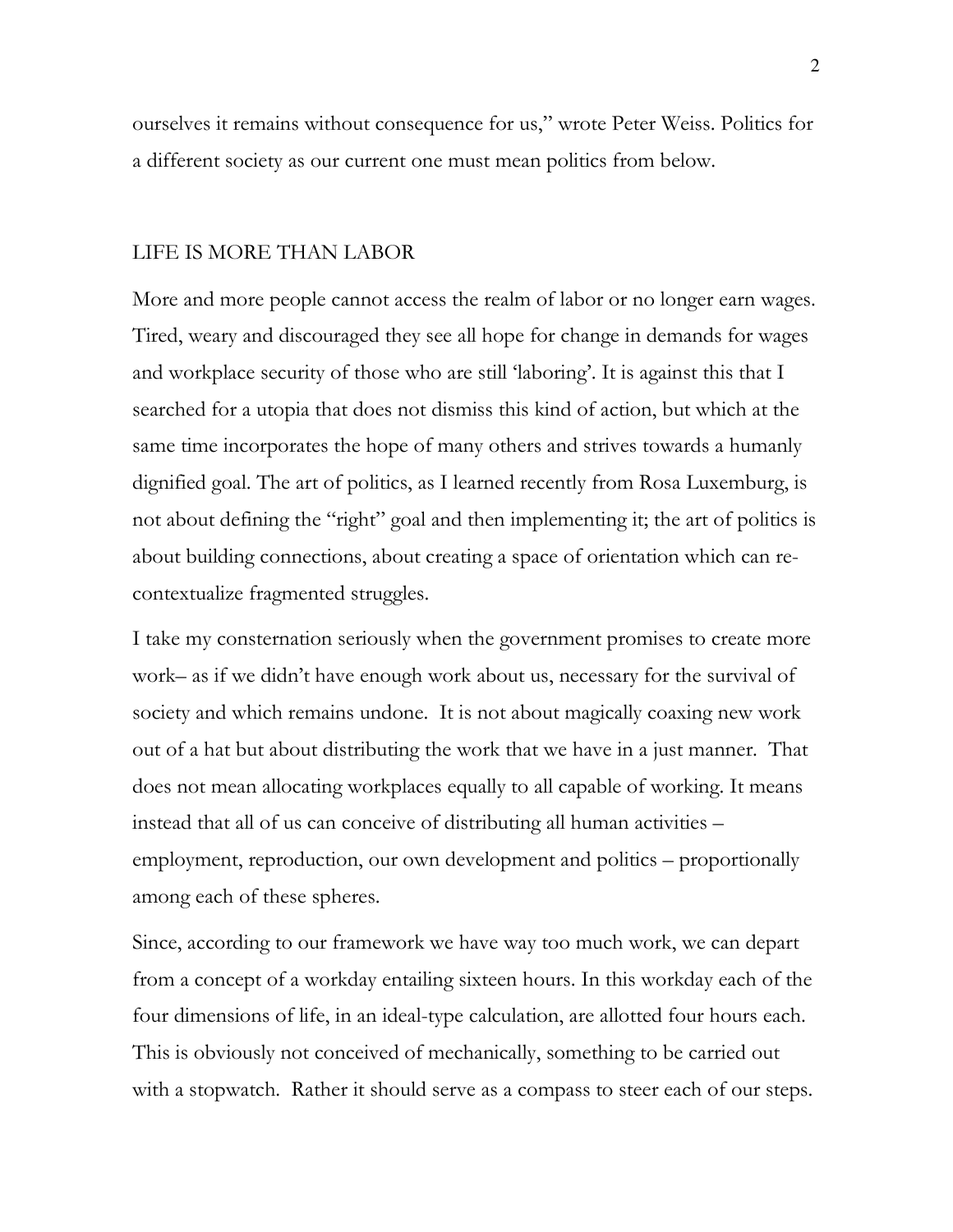In the first part, in the well-known sphere of wage labor it is immediately clear that to speak of a crisis, because we're running out of labor, departs from a highly restrictive concept of labor and clings on to this concept – no matter at what cost. Yet from the perspective of a more integral concept of life and its human conduct the situation looks radically different. A new guiding principle in labor politics would mean a necessary shortening of every person's labor time to one fourth of the time spent actively, that is to four hours. Thus, the problem of unemployment including precarious and part-time employment would be obsolete since we would then have fewer people than workplaces. According to this concept, we all pursue part-time employment and the term itself ceases to be meaningful. We can concentrate on the quality of work and on the question of whether each is provided for adequately in the deployment of their capabilities. Thus, it will no longer be necessary to carry out labor involving the same repetitive movements as in Charlie Chaplin's *Modern Times*. But also the modern form of work in front of the computer screen, exerting an unilateral burden on us should be taken critically, leading towards a concept of labor which joins the greatest possible diversification with the development of all human senses.

## EMANCIPATION FOR EVERYONE

Reproductive work, the second of the four dimensions, is not only to be conceived of as work around house and family. It brings together all which is necessary for the reconstruction of civil society. It encompasses work on each of ourselves and on others – that which we are used to defining as the human dimension of humans. And that which led Marx, following Charles Fourier, to note that, "the degree of women's emancipation is the natural measure of general emancipation" since it is "here, in the relation of women to men, of the weak to the strong, that the victory of human nature over brutality most clearly appears."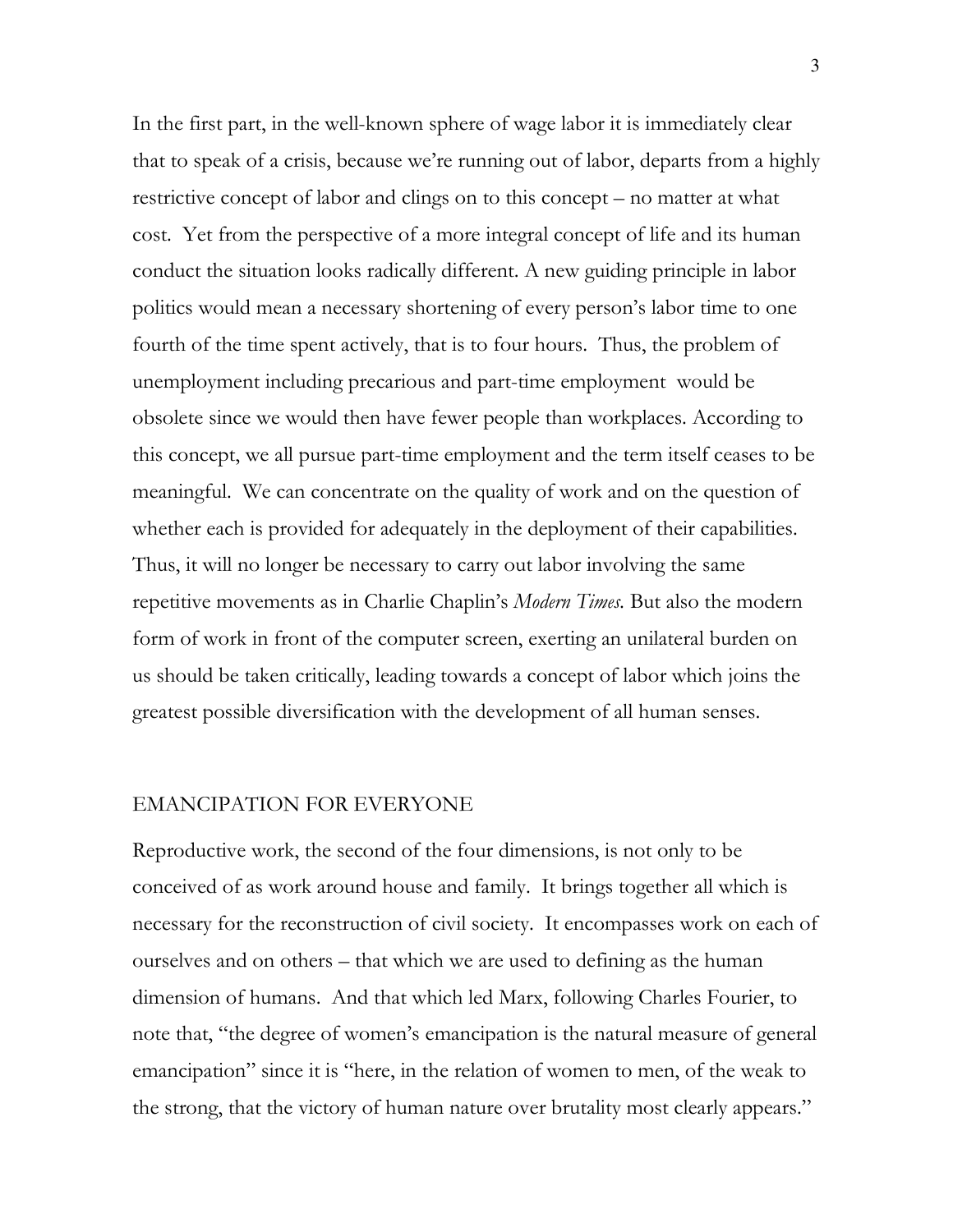When also the weaker may develop in the same measure, what is truly human surfaces, also encompassing love. According to Marx, it is "in the relation of man to woman" that is decided "to what extent the needs of humans... have become a human need, the extent to which he, in his individual existence, is at the same time a social being". This applies also to the elderly, the handicapped, the ill, and includes even our relationship to nature. In Grimm's fairy tales the relationship of ecology and help among humans is shown with foresight. An old woman kneels on the ground and sews together the torn up earth. When the youngest son of the king inquires about her doing, she in turn asks about his. This is how she can help him in his search for the fountain of life for his dying father.

For reproductive and family work this means first and foremost its generalization. Just as no one should be left out of employed labor, the same applies to reproductive work. All humans, men and women can and should develop their social human capabilities. This resolves the contention surrounding payments for child-rearing without devaluing the quality of the work that is carried out in this area. On the contrary, only now, in its generalization, rather than its being assigned only to women and mothers, is it possible to achieve our demand that reproductive work is skilled work and as such needs to be learned, just as applies to other labor.

The third area is about unfolding life-long development through learning, about living not only as consumer, but enjoying it actively and herewith to be able to draft a different concept of a good life. Put differently: we should no longer accept that some speak many languages, dance, make music, compose, paint and travel, that they accomplish themselves as fully as Goethe did; while others ought to be happy if they can read and write at all.

4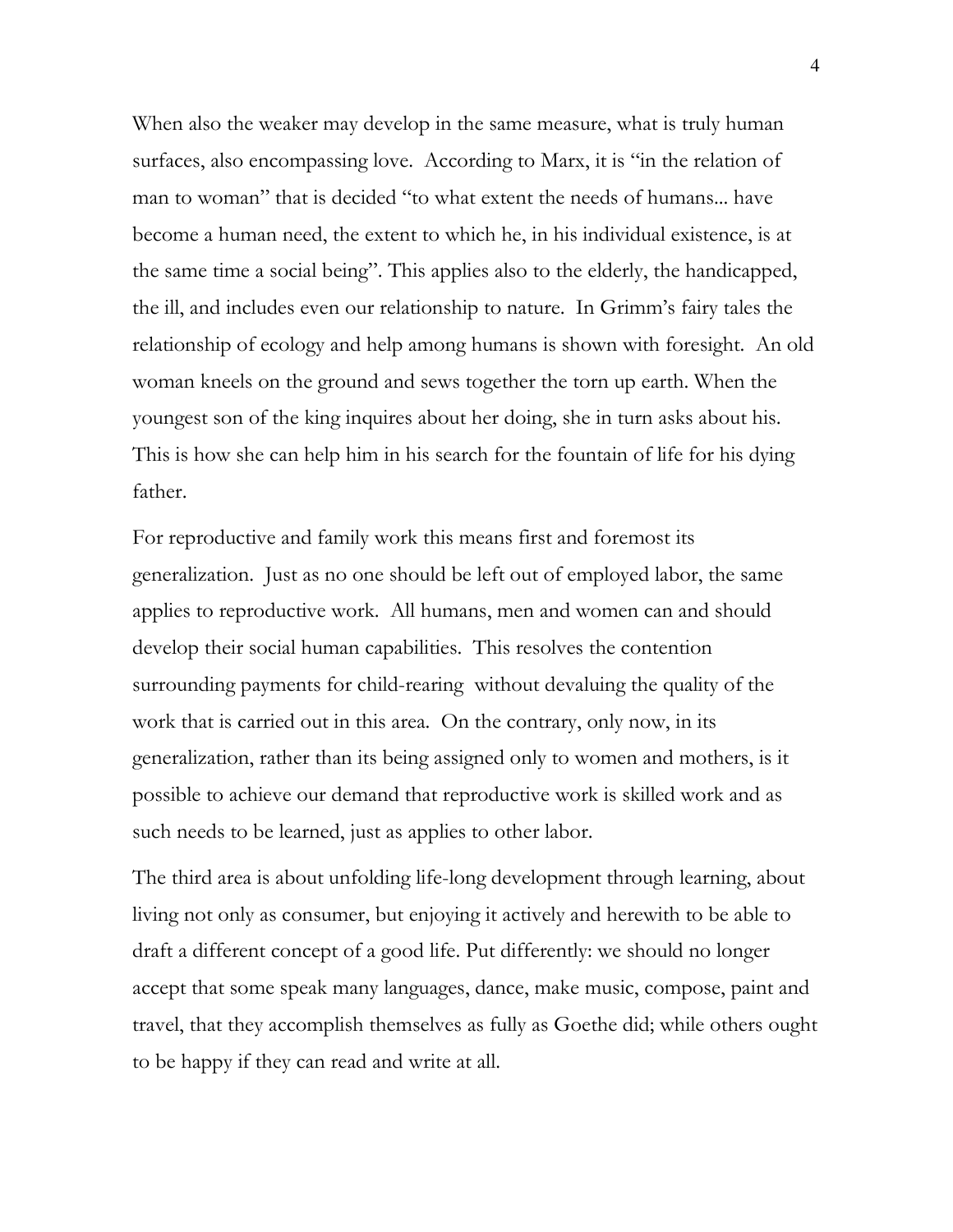All humans possess a development potential which comes to life out of the slumber of the possible. To activate all human senses should no longer be a luxury only accessible to the rich. Rather, each human being should be able to live according to her or his capabilities. In order to accomplish this, space and time for this is needed.

For the fourth dimension of life, that in which humans are political beings, the following demand is made: constructing a society does not mean specialization on the basis of labor. No longer should some do politics while others – and these are by far the majority – must carry the burden of their consequences.

### A NEW TIME REGIME

The four dimensions of human life can be woven together in an alternative model: it is an outline for a more comprehensive definition of justice and which is possible to be formulated by women today. It takes as its point of departure the division of labor and the time dedicated to each. In other words, it seeks to alter our societies' time regime in a fundamental way.

One could decide to work on each of the four areas of labor individually: wage, reproductive, political, and individual development. This would result in a division of labor in which certain groups would take up one of the four areas in isolation as their individual hallmark. Some, led by their class consciousness, would take up labor politics which would be effective for those employed. Others would search for a perspective of the past, a backwards utopia for mothers which nails us lively women to the cross of history, as the philosopher Ernst Bloch put it.

A third group would work towards the development of an elite, which would show, with Olympic talent, what human capabilities can be like. A fourth group